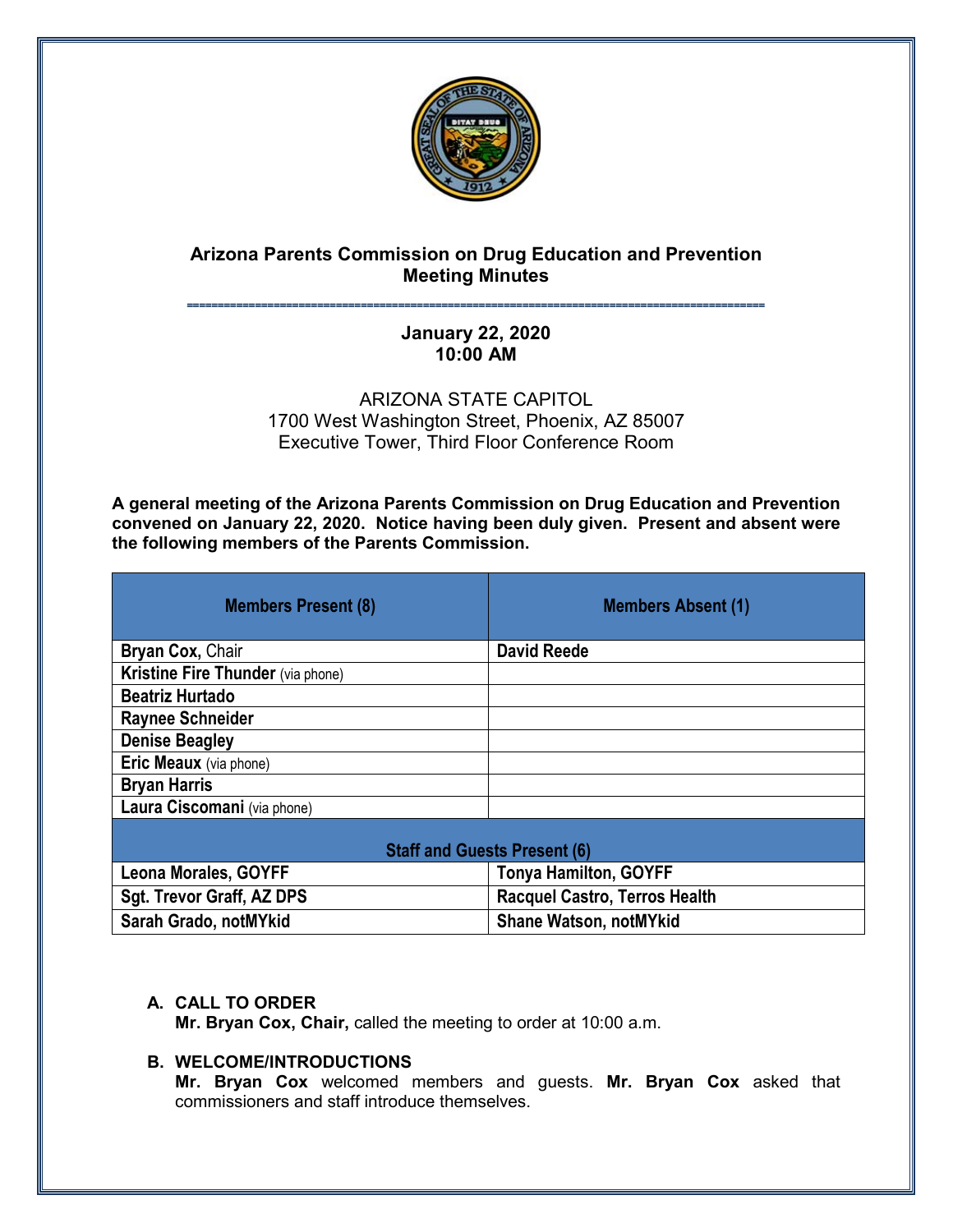### **C. APPROVAL OF THE MINUTES**

Minutes for the meeting held Nov. 20, 2019, were reviewed. **Ms. Raynee Schneider** made a motion to approve the minutes. The motion was seconded by **Mr Bryan Harris** and approved by all.

### **D. Trevor Graff, DPS/ DRUG RECOGNITION EXPERTS (DRE), PRESENTATION**

**Mr. Bryan Cox** introduced Sgt. Trevor Graff of the Arizona Department of Public Safety (DPS) and Drug Recognition Expert (DRE). **Sgt. Trevor Graff** gave a presentation about what it means to be a drug recognition expert and how officers are trained to become a DRE. **Sgt. Trevor Graff** stated that DRE trained officers can detect impairment of a drug solely based on the suspected DUI driver's behavior and cognitive functions. Depending on the drug that was taken, DRE officers can tell when the impaired individual last took the drug and how long the impaired individual has been under the influence. **Sgt. Trevor Graff** said that the history of DRE started in the early 1980's with the Los Angeles Police Department. The program was tested both in the field and the lab, showing a 90% accuracy rate. The certification was deemed "scientifically validated" in 1984. **Sgt. Trevor Graff** mentioned the DRE training is intense. Students of the DRE program must conduct evaluations on humans to be certified. **Sgt. Trevor Graff** mentioned his live subjects are incarcerated individuals. DRE students must determine what drug they have taken based on their symptoms, then compare their results to a lab result. In order to become DRE certified, a minimum of 12 evaluations must be completed. **Sgt. Trevor Graff** said that any sworn law enforcement or detention officer can become a DRE; however, it is rigorous with no added reward (pay). He added that fewer than 1% of all officers in the U.S. are DRE-certified. **Sgt. Trevor Graff** added that it does not cost current DPS officers any money, it just costs them their time. **Sgt. Trevor Graff** asked the commission to define what a drug is to them. **Sgt. Trevor Graff** defined a drug as any substance that, when taken into the human body, can impair that person's ability to operate a vehicle safely (referring to the motor vehicle code). He mentioned that ibuprofen was not a drug because it shows no physical effect that would impair someone from driving a vehicle; however, gasoline would be considered to be a drug. He said it is because the fumes can be inhaled, causing physical, mental, and biological changes to one's body. **Sgt. Trevor Graff** showed a matrix that tracks indicators that are consistent within each drug category. Since drugs have varying symptoms, these indicators help DRE officers determine which drugs impaired individuals have used.

- **Mr. Bryan Cox** asked how individuals are selected for the evaluations. **Sgt. Trevor Graff** stated that he makes a deal with the individual. If they are willing to participate he will give them extra food and juice. They do not have to talk to the DRE students or even to **Sgt. Trevor Graff,** they would need to just agree to participate by providing a urine sample and that was it.
- **Betty Hurtado** asked about the cost of the trainings. **Sgt. Trevor Graff** stated that the trainings are free. The Governor's Office of Highway Safety pays for the trainings.
- **Ms. Leona Morales** asked if there are DREs located throughout that state, or are they mostly concentrated in the more populated areas. **Sgt. Trevor Graff** said that they are located throughout the state. In more rural areas, they can be called on to assist an arresting department. It may take them an hour to drive there, but they will go when asked.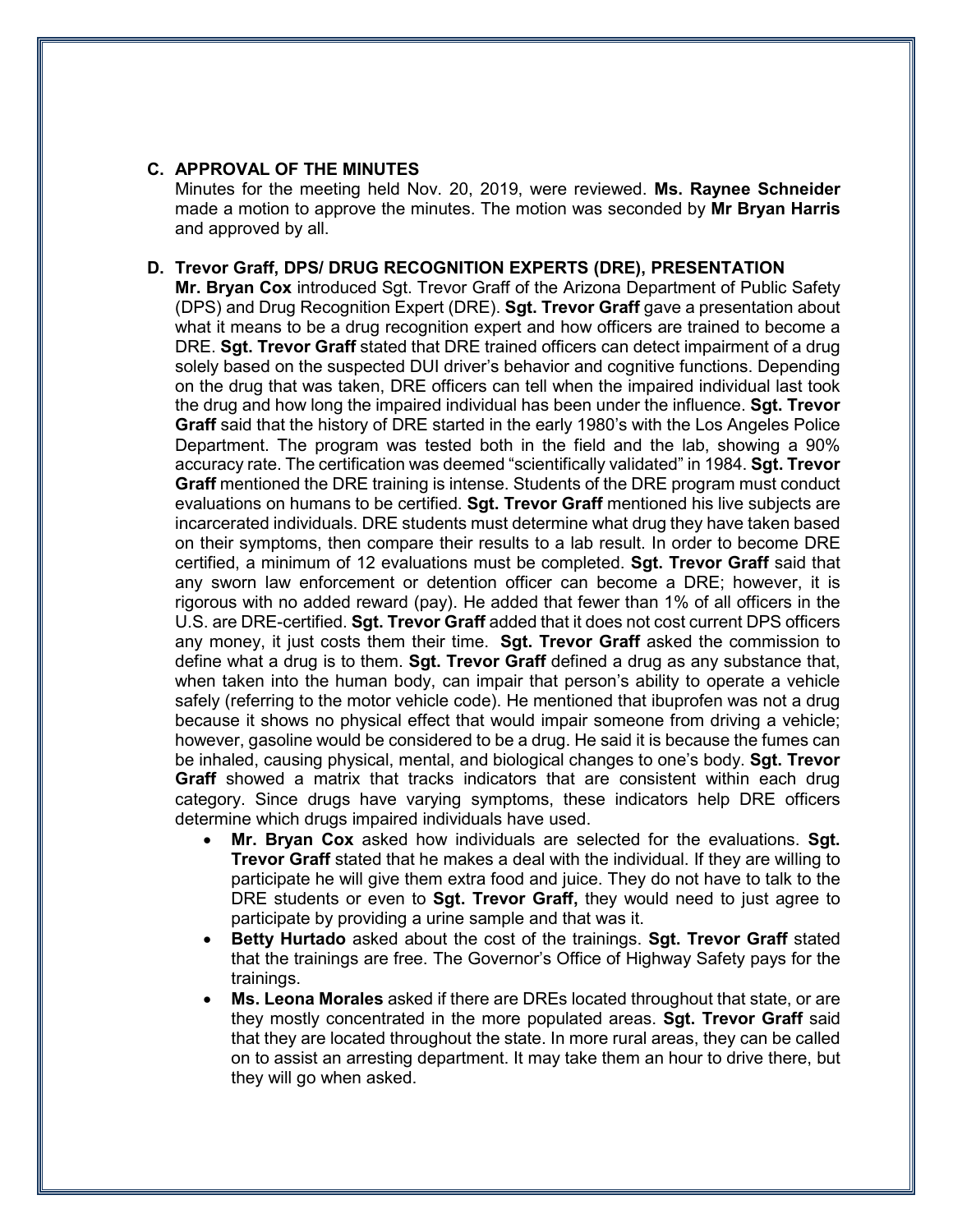## **E. notMYkid, PRESENTATION**

**Mr. Bryan Cox** introduced Prevention Manager **Ms. Sarah Grado** and Public Information Manager **Mr. Shane Watson** from notMYKid. **Ms. Sarah Grado** started the presentation with a short video that promoted the mission and vision of notMYkid. The focus was on their work in making positive impacts on the lives of the youth who go through their programs. **Ms. Sarah Grado** mentioned there are five different programs that are currently offered by notMYkid. The newest is Project Rewind. **Ms. Sarah Grado also** talked about Amplif(i), a program for children in grades 5-12. Amplif(i) has a trained presenter sharing appropriate and relatable stories that connect the discussion topic with the audience with interactive elements. **Mr. Shane Watson** presented on their new program, Project Rewind. Project Rewind is a six-hour program with two three-hour sessions. **Mr. Shane Watson** said that this program has both parent breakout session and youth breakout session components. **Mr. Shane Watson** described this program as a collaborative effort between youth and parents to strengthen family connections and communication. **Mr. Shane Watson** mentioned there are specific facilitators for both youth and parents to connect with each group. **Mr. Shane Watson** talked about the success of Project Rewind, including a 60% report back from youth who are no longer using alcohol, drugs, vaping, or any other harmful substance. **Mr. Shane Watson** ended the presentation with notMYKid's podcast, "Win This Year" an on demand and ongoing resource generator to support parents on how to continue to strengthen their relationship with their youth. It offers tips to keep them away from drugs, alcohol, and other harmful substances. **Ms. Sarah Grado** added that this year is notMYkid's 20th anniversary. **Ms. Tonya Hamilton** asked for clarification on the Arizona Counties map. Twelve counties were represented by grantees, but only 10 were listed on the previous slide. **Dr. Jane Dowling** said that 12 counties are served and the 10 counties are where the grantees are actually located. Some grantees serve multiple counties.

• **Ms. Tonya Hamilton** asked if their marketing materials were offered in Spanish. **Mr. Shane Watson** and **Ms. Sarah Grado** said that Spanish materials were available, along with offering translation services during their sessions. **Ms. Tonya Hamilton** also asked if notMYkid was only in Maricopa County or other counties. **Ms. Sarah Grado** said that notMYkid was in Maricopa County.

### **F. Terros Health, PRESENTATION**

**Mr. Bryan Cox** introduced Prevention Specialist, **Ms. Racquel Castro** from Terros Health. **Ms. Racquel Castro** talked about Families Together, a program that encourages strong family bonds through open communication among youth. The message focuses on avoiding drugs, alcohol, and youth delinquency. Families Together is offered in elementary schools in Maryvale and West Phoenix; it is a free program for both parents and youth. Families Together is programmed through Botvin's LifeSkills Training, which has two components: Parent Program and Youth Program. **Ms. Racquel Castro** stated that there are seven sessions within the Parent Program, and after completing all seven sessions, parents receive a certificate. The youth program has eight life skills that promote health and personal development. **Ms. Racquel Castro** mentioned outreach is done within the community through parent/family nights, after school, and providing one time presentations on various topics targeted to families in that community. **Ms. Racquel Castro** shared with the commission a success story that showcased the benefits of Families Together. She said that young children thought that "vaping" was just flavored sugar water. She said they were surprised to learn that chemicals in vape in how harmful it is to their bodies.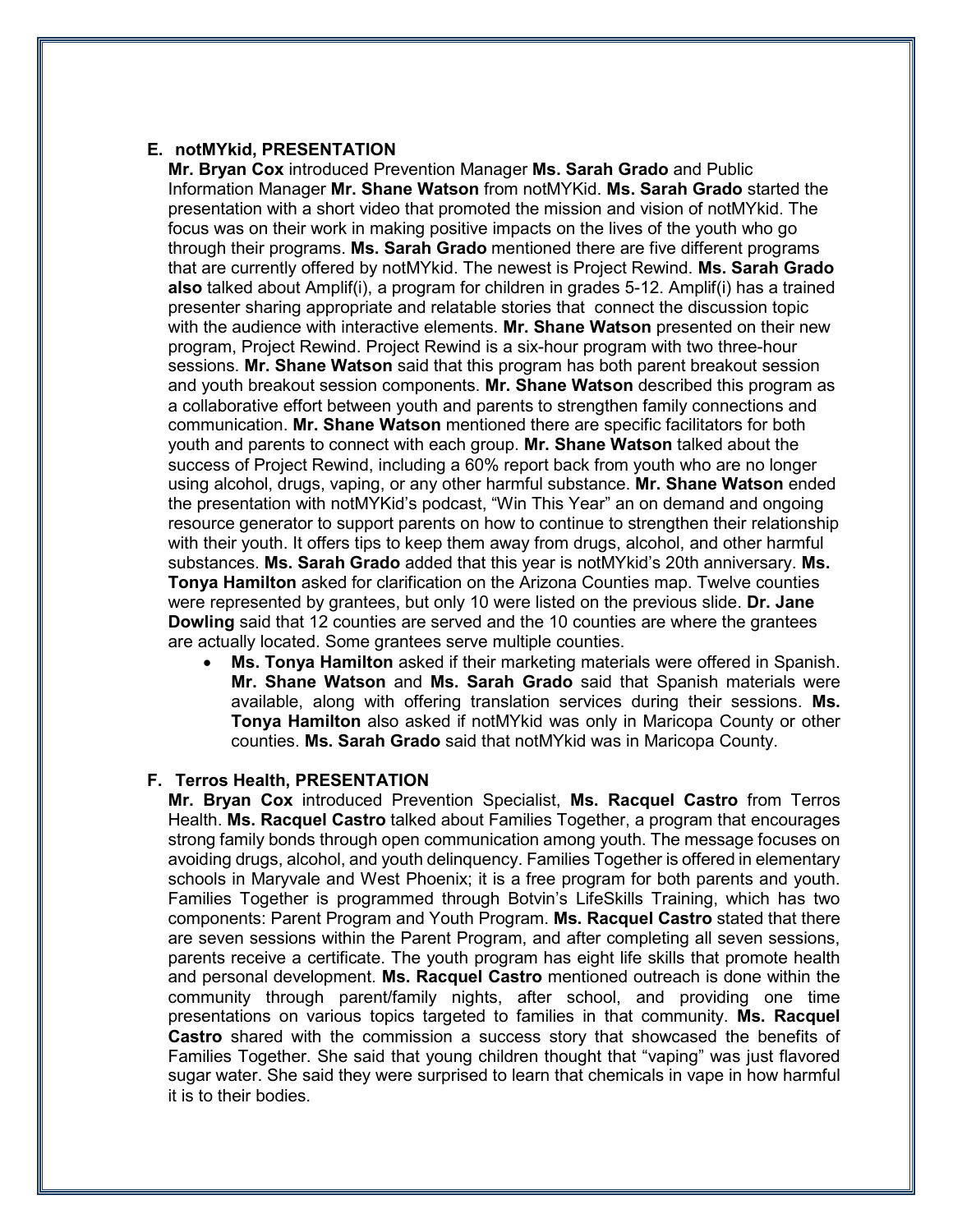- **Mr. Bryan Cox** asked **Ms. Racquel Castro** if the parent and student participation goals have been met. **Ms. Racquel Castro** replied that the student goals have been met; however, it has been difficult to achieve their parent goals. She said many mothers attend, but fathers have not been taking part. Being aware of the low number of parents, **Ms. Racquel Castro** and her team have been advertising their program at Boys and Girls Clubs and local churches to try to get more parents to attend.
- **Ms. Denise Beagley** asked **Ms. Racquel Castro** about the attendance and participation of fathers within this program. **Ms. Racquel Castro** replied that there have been only three father's that have attended this program in total. She said that they believe that the low number is due to their work schedules that conflict with the time of the session and also the required time commitment of the program.
- **Ms. Leona Morales** commented that she will be doing a site visit with Terros Health within the following month to work on strategies to help them achieve their recruitment and retention goals.

### **G. Subgrantees Update**

**Mr. Bryan Cox** introduced **Ms. Leona Morales** who gave an update on the Grantees and Collegiate Recovery Programs. **Ms. Leona Morales** was impressed with the work of the Collegiate Recovery Programs. Dr. Karen Moses from Arizona State University and Dr. Peggy Glider of the University of Arizona contributed to the development of a report recently released by the US Drug Enforcement Agency. "Prevention with Purpose: A Strategic Planning Guide for Preventing Drug Misuse Among College Students" was released last week and includes current trends, a strategic prevention framework, and how to access, plan, implement and evaluate programming on your campus. The 156 page report is a great guide for universities, both large and small, throughout the US. **Ms. Leona Morales** added that she is working closely with grant auditor Haidee Mikeselll to ensure that the grantees are submitting their requests for reimbursements in a timely manner. Additionally, the Quarter 2 reports should be available for review next week. **Ms. Leona Morales** added that the Parents Commission will be supporting the ASU Center for Applied Behavioral Health Policy's Winter Institute (Law Enforcement Behavioral Health Conference). The support will help fund 24 registrations for participants who otherwise would not have been able to attend. **Ms. Leona Morales** reported that she is also administering the Arizona Child Abuse Prevention and Advocacy License Plate Grant Program. Applications are now being accepted. Approximately \$375,000 will be awarded to evidence-based or evidence-informed Primary Prevention programs that strengthen families, and Child and Family Advocacy Centers to provide support for victims of child abuse and neglect and their families. The grant, with a minimum annual award of \$25,000 and maximum annual award of \$50,000 per grantee, is renewable for a combined term of two years. For more information about this grant, contact Procurement Manager Sarah Bean at sbean@az.gov.

#### **H. ANNOUNCEMENTS**

• **Ms. Denise Beagley** updated the commission in regards to the upcoming Winter Institute (Law Enforcement Behavioral Health Conference) at Arizona State University from February 18-20. This will be their second year promoting the Winter Institute as it focuses on those working in and serving in public safety roles.